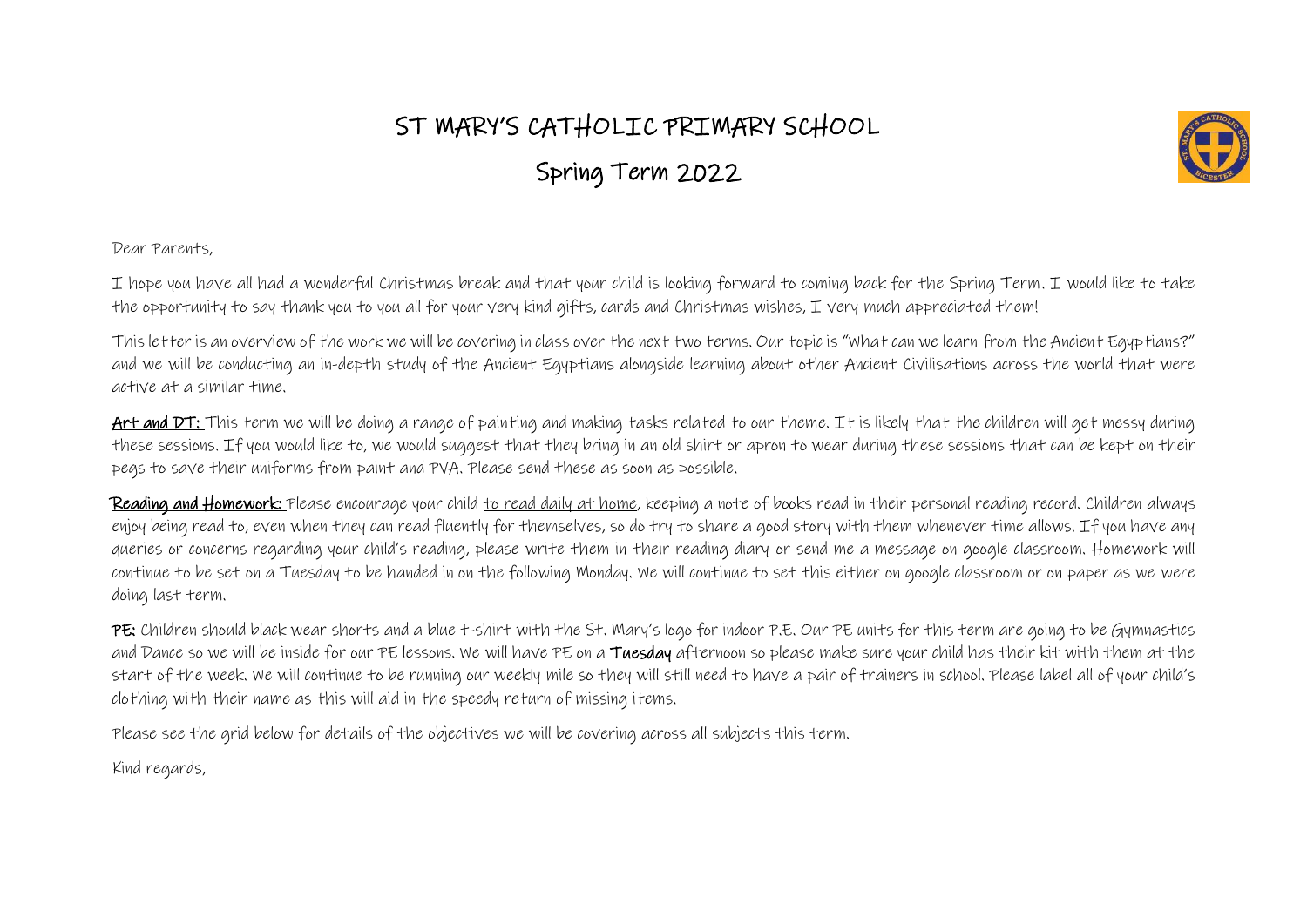## Mrs R Rance

| Subject                     | Week 1                     | Wee           | Week                                                          | Week 4                           | Week 5                                                             | Week 6                            | Week                   | week            | week                                  | Week                         | Week                                        |              | Week               | Week                  |
|-----------------------------|----------------------------|---------------|---------------------------------------------------------------|----------------------------------|--------------------------------------------------------------------|-----------------------------------|------------------------|-----------------|---------------------------------------|------------------------------|---------------------------------------------|--------------|--------------------|-----------------------|
|                             | 3rd Jan                    | k2            | 3                                                             | $24th$ Jan                       | 31st Jan                                                           | $7th$ Feb                         | 7                      | $\delta$        | q                                     | 10                           | 11                                          |              | 12                 | 13                    |
|                             |                            | 10thJ         | 17thJan                                                       |                                  |                                                                    |                                   | $14th$ Feb             | $28th$ Feb      | $7^{th}$                              | 14 <sup>th</sup> March       | 21st March                                  |              | $28^{th}$<br>March | 4 <sup>th</sup> April |
|                             | Factfiles                  | an            | <b>Adventure Stories</b>                                      |                                  |                                                                    |                                   |                        |                 | March<br>Non-Chronological Reports    |                              |                                             |              |                    |                       |
|                             | WALT find and              |               |                                                               |                                  | Newspaper Reports                                                  |                                   |                        |                 |                                       |                              | Poetry                                      |              |                    |                       |
| English                     | record                     |               |                                                               | WALT create an adventure story   | WALT identify the features of a                                    |                                   |                        |                 |                                       | WALT identify features of    | WALT identify the features of               |              |                    |                       |
|                             | information-               |               | toolkit (features)                                            |                                  |                                                                    | newspaper report                  |                        |                 | a non-chronological report.           |                              | kennings                                    |              |                    |                       |
|                             | take notes                 |               | WALT use adjectives to describe                               |                                  |                                                                    | WALT orally retell a text using a |                        |                 |                                       | WALT sort the features of    | WALT write kennings                         |              |                    |                       |
|                             | WALT use<br>presentational |               | WALT explore different types of                               | WALT write a setting description |                                                                    | text map                          |                        |                 | a non-chronological report.           | WALT use the internet and    | WALT create a bank of rhyming               |              |                    |                       |
|                             | features to                |               | sentences                                                     |                                  |                                                                    | WALT plan a newspaper report      |                        |                 |                                       | other sources to research a  | words<br>WALT identify the patterns in      |              |                    |                       |
|                             | layout a factfile          |               | WALT write a character                                        |                                  | WALT write a newspaper report<br>WALT brainstorm information about |                                   |                        |                 | topic.                                |                              | limericks                                   |              |                    |                       |
|                             | WALT present               |               | description                                                   |                                  |                                                                    |                                   | WALT plan and write an |                 | WALT write limericks                  |                              |                                             |              |                    |                       |
|                             | our work neatly            |               | WALT edit and improve our                                     |                                  | WALT plan questions and gather                                     |                                   |                        |                 | introduction for a report.            |                              | WALT perform a poem with clarity            |              |                    |                       |
|                             | using features             |               | writing                                                       |                                  | auotes                                                             |                                   |                        |                 | WALT plan the sub-                    |                              | and expression<br>WALT write a rhyming poem |              |                    |                       |
|                             | of the text                |               | WALT plan an adventure story<br>based in Egypt (tomb-raiding) |                                  | WALT plan a newspaper report<br>WALT write a newspaper report      |                                   |                        |                 | headings for a report.                | WALT organise my writing     | WALT edit and improve our writing           |              |                    |                       |
|                             |                            |               | WALT write an adventure story                                 |                                  | WALT edit and improve our writing                                  |                                   |                        |                 | into paragraphs.                      |                              | WALT perform my own poem with               |              |                    |                       |
|                             |                            |               | WALT up-level my sentences                                    |                                  | WALT create a news broadcast                                       |                                   |                        |                 | WALT identify and use a               |                              | expression and clarity for an audience      |              |                    |                       |
|                             |                            |               | WALT edit and redraft a story                                 |                                  |                                                                    | based on a newspaper report       |                        |                 |                                       | conjunction and an adverbial |                                             |              |                    |                       |
|                             |                            |               |                                                               |                                  |                                                                    |                                   |                        |                 | at the start of a                     |                              |                                             |              |                    |                       |
|                             |                            |               |                                                               |                                  |                                                                    |                                   |                        |                 | paragraph.<br>WALT plan the layout of |                              |                                             |              |                    |                       |
|                             |                            |               |                                                               |                                  |                                                                    |                                   |                        |                 | my report.                            |                              |                                             |              |                    |                       |
|                             |                            |               |                                                               |                                  |                                                                    |                                   |                        |                 | WALT edit and redraft a               |                              |                                             |              |                    |                       |
|                             |                            |               |                                                               |                                  |                                                                    |                                   |                        |                 | report.                               |                              |                                             |              |                    |                       |
| Guided                      |                            | WAL<br>$\top$ | WALT<br>make                                                  | WALT make<br>sensible            | WALT<br>explain                                                    | WALT skim<br>and scan to          | WALT<br>summari        | WALT<br>Identif | WALT<br>make                          | WALT<br>predict              | WALT<br>explain                             | WALT<br>Find | WALT<br>summar     | Readin<br>$\sigma$    |
| Reading                     |                            | explo         | inferences                                                    | predictions                      | reasons                                                            | find                              | se the                 | Ч               | justified                             | what will                    | use of                                      | informa      | ise a              | Assess                |
| Books:                      |                            | re            | based on                                                      | (P)                              | for                                                                | relevant                          | key                    | SYNONY          | inferenc                              | happen                       | langua                                      | tion         | story              | ments                 |
| The Story of<br>Tutankhamun |                            | unfa          | evidence in                                                   |                                  | authorial                                                          | information                       | points of              | ms for          | es                                    | next                         | ge and                                      | (R)          | and                |                       |
| by Patricia                 |                            | milia         | a text                                                        |                                  | choices                                                            | (R)                               | a text                 | new             | $(\mathbb{I})$                        | (P)                          | the                                         |              | give a             |                       |
| Cleveland-Peck              |                            |               | $(\mathbb{I})$                                                |                                  | (E)                                                                |                                   | (S)                    | vocabul         |                                       |                              | impact                                      |              | justified          |                       |
|                             |                            | Voca          |                                                               |                                  |                                                                    |                                   |                        | ary and         |                                       |                              |                                             |              | opinion            |                       |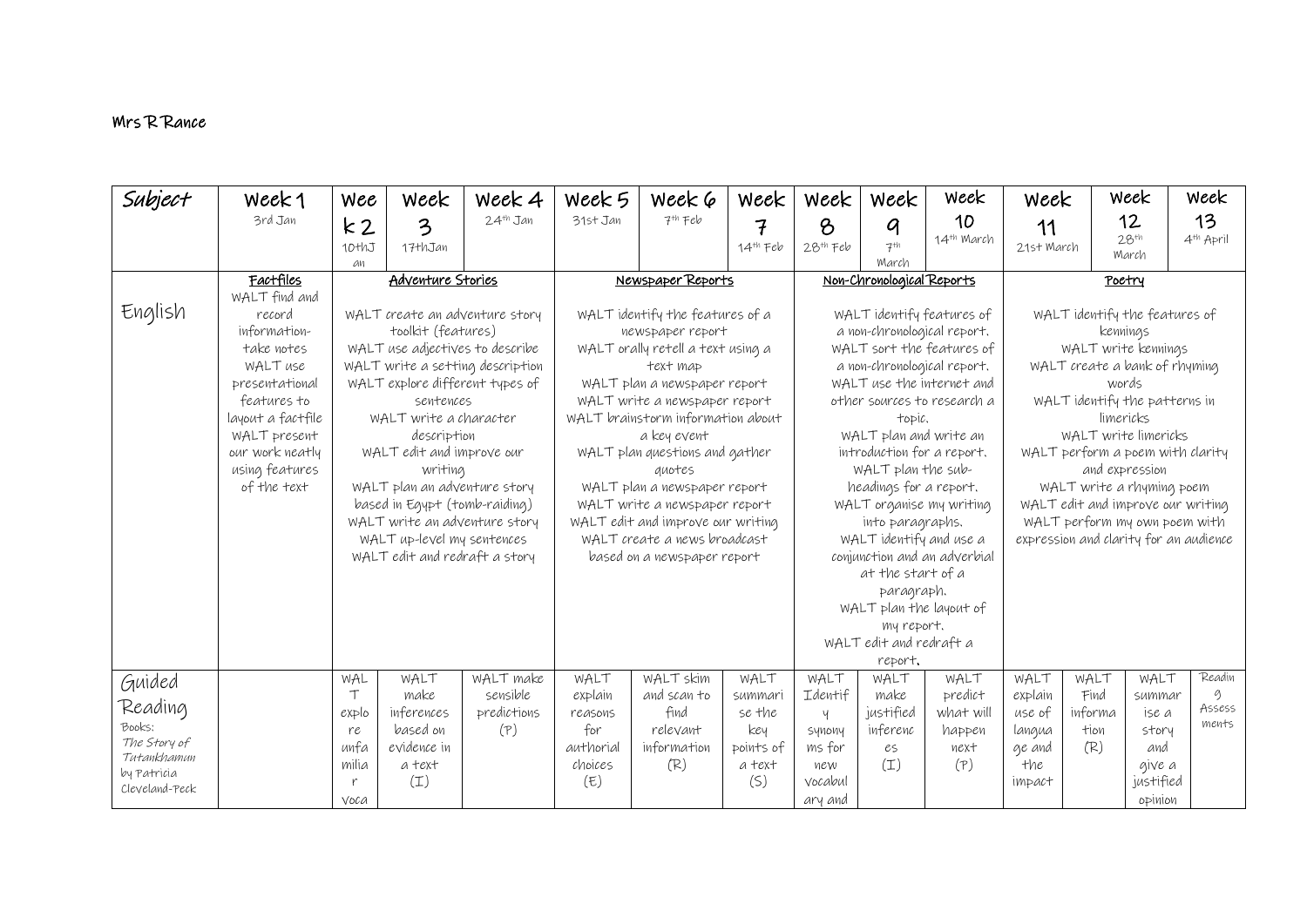| The Mystery of<br>the Egyptian<br>Scrollby Scott<br>Peters<br>Marcy and the<br>Riddle of the<br>Sphinx by Joe<br>Todd-Stanton<br>SPaG |                                      | bula<br>ry in<br>cont<br>ext<br>(V)<br>WALT<br>use<br>fronte<br>d<br>adverb<br>ials | WALT<br>punctuate<br>direct<br>speech<br>accurately | WALT<br>organise<br>writing into<br>paragraphs | WALT use<br>brackets to<br>give<br>additional<br>information | WALT use<br>commas<br>with<br>accuracy              | WALT<br>punctua<br>$+e$<br>direct<br>speech<br>accurat<br>e y | use in<br>context<br>(V)<br>WALT<br>use<br>bullet<br>points | WALT<br>organise<br>my work<br>into<br>paragra<br>phs | WALT<br>use a<br>drop in<br>clause to<br>provide<br>informati<br>OИ | on the<br>reader<br>(E)<br>WALT<br>write in<br>verses | (S)<br>WALT<br>use rhyme<br>appropria<br>tely | WALT<br>choose<br>vocabular<br>y for<br>interest,<br>humour or<br>suspense |
|---------------------------------------------------------------------------------------------------------------------------------------|--------------------------------------|-------------------------------------------------------------------------------------|-----------------------------------------------------|------------------------------------------------|--------------------------------------------------------------|-----------------------------------------------------|---------------------------------------------------------------|-------------------------------------------------------------|-------------------------------------------------------|---------------------------------------------------------------------|-------------------------------------------------------|-----------------------------------------------|----------------------------------------------------------------------------|
| Maths                                                                                                                                 | Fractions and Decimals               |                                                                                     |                                                     | <b>Measures</b>                                |                                                              | Addition and                                        |                                                               | <b>Measures</b>                                             |                                                       | Number and Place Value                                              |                                                       | Problem Solving                               |                                                                            |
|                                                                                                                                       |                                      | Year 3                                                                              |                                                     | Year 3                                         |                                                              | Subtraction                                         |                                                               |                                                             | Year 3                                                |                                                                     | Year 3                                                | Year 3                                        |                                                                            |
|                                                                                                                                       | WALT identify parts and wholes       |                                                                                     |                                                     | WALT tell the time to the                      |                                                              | Year 3                                              |                                                               |                                                             | WALT measure                                          | WALT use roman                                                      |                                                       | Consolidation and                             |                                                                            |
|                                                                                                                                       | WALT recognise unit fractions        |                                                                                     |                                                     | nearest 15 minutes                             |                                                              | WALT mentally add                                   |                                                               | length                                                      |                                                       | numerals to 20                                                      |                                                       | application of skills                         |                                                                            |
|                                                                                                                                       | WALT find unit fractions of shapes   |                                                                                     |                                                     | WALT tell the time to the<br>nearest 5 minutes |                                                              | and subtract multiples                              |                                                               | WALT find                                                   |                                                       | WALT COUNT IN 50S<br>WALT order numbers                             |                                                       |                                               | taught over the term                                                       |
|                                                                                                                                       |                                      | and amounts                                                                         |                                                     |                                                |                                                              | of 1, 10 and 100<br>WALT use formal                 |                                                               | equivalent lengths-<br>m and cm                             |                                                       |                                                                     |                                                       |                                               |                                                                            |
|                                                                                                                                       | WALT identify and find non-unit      |                                                                                     |                                                     | WALT tell the time to the                      |                                                              | addition to add two                                 |                                                               | WALT find                                                   |                                                       | WALT compare numbers<br>WALT place numbers on                       |                                                       |                                               |                                                                            |
|                                                                                                                                       | WALT count in fractions              | fractions                                                                           |                                                     | nearest 1 minute<br>WALT read the 12 hour      |                                                              | and three digit                                     |                                                               | equivalent lengths-                                         |                                                       | the numberline                                                      |                                                       |                                               |                                                                            |
|                                                                                                                                       | WALT make a whole                    |                                                                                     |                                                     | and 24 clocks and concert                      |                                                              | numbers                                             |                                                               | mm and cm                                                   |                                                       |                                                                     | WALT represent                                        |                                               |                                                                            |
|                                                                                                                                       |                                      | WALT find tenths                                                                    |                                                     | between the two                                |                                                              | WALT mentally                                       |                                                               | WALT compare and                                            |                                                       |                                                                     |                                                       |                                               |                                                                            |
|                                                                                                                                       | WALT count in tenths                 |                                                                                     |                                                     | WALT solve problems                            |                                                              | subtract multiples of 1,                            |                                                               | add lengths                                                 |                                                       | numbers<br>WALT multiply and                                        |                                                       |                                               |                                                                            |
|                                                                                                                                       | WALT show tenths as decimals         |                                                                                     |                                                     | involving durations of                         |                                                              | 10 and 100                                          |                                                               | WALT subtract                                               |                                                       | divide by 10 and 100                                                |                                                       |                                               |                                                                            |
|                                                                                                                                       | WALT place fraction on a number line |                                                                                     |                                                     | times                                          |                                                              | WALT use column                                     |                                                               | lengths                                                     |                                                       |                                                                     |                                                       |                                               |                                                                            |
|                                                                                                                                       | WALT add and subtract fractions      |                                                                                     |                                                     | WALT read a timetable                          |                                                              | subtraction to                                      |                                                               | WALT measure                                                |                                                       |                                                                     |                                                       |                                               |                                                                            |
|                                                                                                                                       | with the same denominator            |                                                                                     |                                                     | WALT recall facts to do                        |                                                              | subtract two and                                    |                                                               | perimeter                                                   |                                                       |                                                                     |                                                       |                                               |                                                                            |
|                                                                                                                                       | WALT compare fractions               |                                                                                     |                                                     | with intervals of time                         |                                                              | three digit numbers                                 |                                                               | WALT calculate                                              |                                                       |                                                                     |                                                       |                                               |                                                                            |
|                                                                                                                                       | WALT order fractions                 |                                                                                     |                                                     |                                                |                                                              | WALT exchange where                                 |                                                               | perimeter                                                   |                                                       |                                                                     |                                                       |                                               |                                                                            |
|                                                                                                                                       | WALT recognise equivalent fractions  |                                                                                     |                                                     |                                                | necessary                                                    |                                                     |                                                               |                                                             |                                                       |                                                                     |                                                       |                                               |                                                                            |
|                                                                                                                                       | Christmas                            |                                                                                     | Jesus Light of the World and                        |                                                |                                                              | Moses to King David                                 |                                                               |                                                             |                                                       | Lent                                                                |                                                       |                                               | <b>Holy Week</b>                                                           |
| RE                                                                                                                                    | WALT recognise                       |                                                                                     | Beloved Son                                         |                                                |                                                              | WALT hear, read and explore key imagery that speaks |                                                               |                                                             |                                                       |                                                                     | WALT hear, read and explore the Gospel                |                                               | WALT hear, read and                                                        |
|                                                                                                                                       | the important                        |                                                                                     | WALT hear, read and explore the                     |                                                |                                                              | of God in the Old Testament                         |                                                               |                                                             |                                                       | accounts of key events in the life of                               |                                                       |                                               | explore the Gospel                                                         |
|                                                                                                                                       | role played by                       |                                                                                     | Gospel accounts of key events in the                |                                                |                                                              | WALT understand signs and symbols and their         |                                                               | Jesus: Temptation, Passion, Death                           |                                                       |                                                                     |                                                       |                                               | accounts of key events in                                                  |
|                                                                                                                                       | Angels in the                        |                                                                                     | life of Jesus: The Presentation of                  |                                                |                                                              | significance in the liturgy                         |                                                               |                                                             |                                                       |                                                                     |                                                       |                                               | the life of Jesus: Holy                                                    |
|                                                                                                                                       | different parts of                   |                                                                                     | Jesus in the Temple                                 |                                                |                                                              |                                                     |                                                               |                                                             |                                                       |                                                                     |                                                       |                                               | Week                                                                       |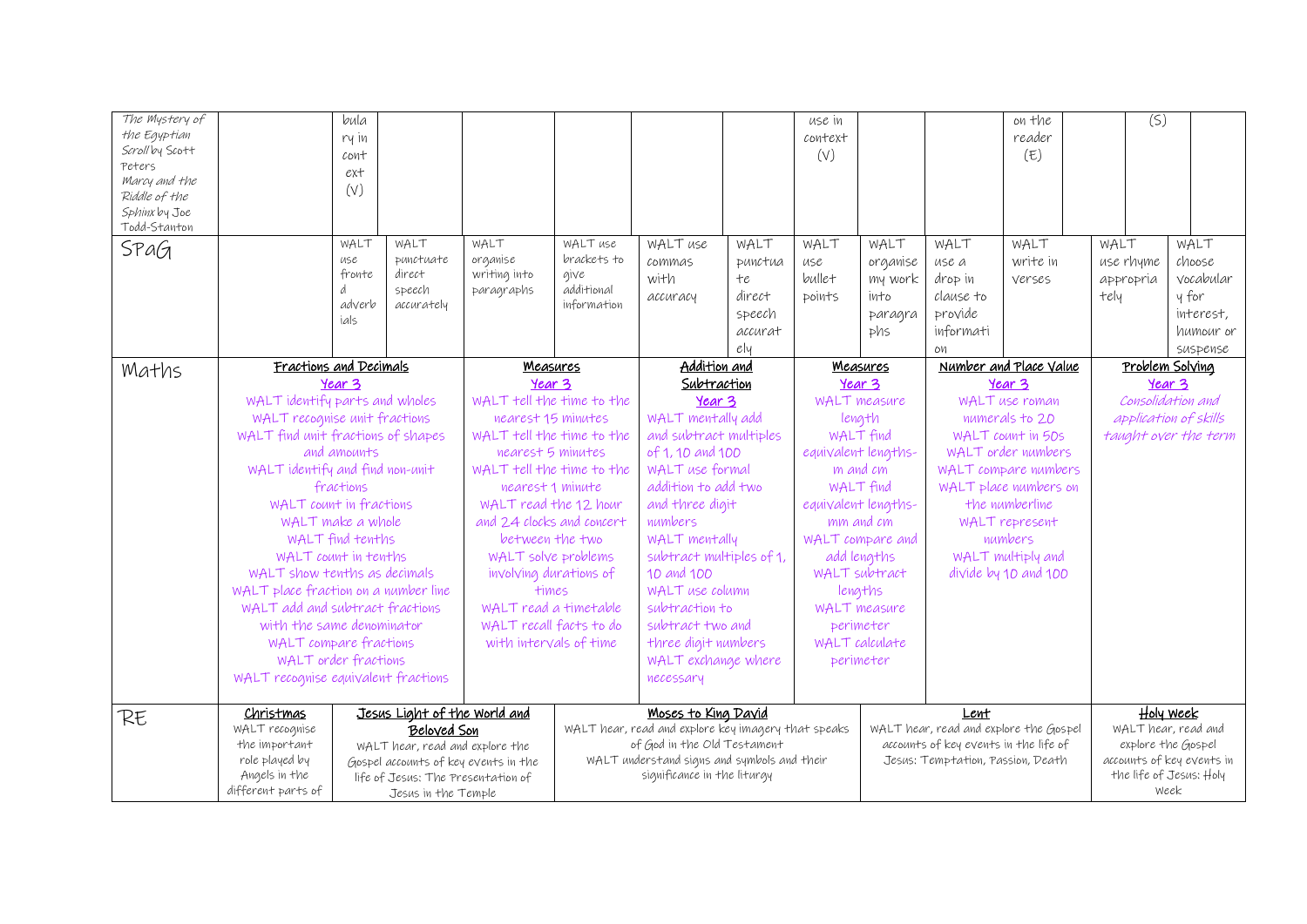|         | the Christmas<br>Story<br>WALT recognise<br>the role of<br>important<br>Christians and<br>how they spread<br>the Good News of<br>Jesus<br>WALT explain the<br>Church's customs<br>for celebrating<br>the birth of<br>Christ |                                                                                                                                 | WALT hear, read and explore the<br>WALT hear, read and explore the<br>life of Jesus: The Transfiguration                              | Gospel accounts of key events in the<br>life of Jesus: The Baptism of the Lord<br>Gospel accounts of key events in the |                                                                                 |                                                                                                                                                         |                                                                                                                                                                                                   |                                                                                                                          |                                                                                                                                   | WALT understand the Church's<br>celebrations of significant events in the<br>life of Jesus<br>WALT understand the prayer Jesus<br>taught his friends and its significance<br>WALT respect celebrations of other<br>faith communities<br>WALT investigate and recognise that<br>Jesus called people to follow him | WALT explore Gospel<br>accounts which show the<br>love and complete self-<br>giving of Jesus                                                                                |                                                                                                                                  |                                                                                                                                            |                                                                                                                                                  |                                                                                             |
|---------|-----------------------------------------------------------------------------------------------------------------------------------------------------------------------------------------------------------------------------|---------------------------------------------------------------------------------------------------------------------------------|---------------------------------------------------------------------------------------------------------------------------------------|------------------------------------------------------------------------------------------------------------------------|---------------------------------------------------------------------------------|---------------------------------------------------------------------------------------------------------------------------------------------------------|---------------------------------------------------------------------------------------------------------------------------------------------------------------------------------------------------|--------------------------------------------------------------------------------------------------------------------------|-----------------------------------------------------------------------------------------------------------------------------------|------------------------------------------------------------------------------------------------------------------------------------------------------------------------------------------------------------------------------------------------------------------------------------------------------------------|-----------------------------------------------------------------------------------------------------------------------------------------------------------------------------|----------------------------------------------------------------------------------------------------------------------------------|--------------------------------------------------------------------------------------------------------------------------------------------|--------------------------------------------------------------------------------------------------------------------------------------------------|---------------------------------------------------------------------------------------------|
| Science | Sound<br>WALT identify<br>how sounds are<br>made-identify and<br>explain sound<br>sources around<br>school                                                                                                                  | Sound<br>WALT<br>find patterns<br>between the volume<br>of a sound and the<br>strength of the<br>vibrations that<br>produced it |                                                                                                                                       |                                                                                                                        |                                                                                 | Sound<br>WALT<br>recognise<br>that<br>vibrations<br>travel<br>through a<br>medium the<br>$ear$ - $explore$<br>how high and<br>low sounds<br>are created | Sound<br>WALT<br>find<br>patterns<br>between the<br>pitch of a<br>sound and<br>the object<br>that<br>created it -<br>explore<br>musical<br>instruments<br>and explain<br>how they<br>change pitch | Sound<br>WALT<br>recognise<br>that sounds<br>get fainter<br>as the<br>distance from<br>the sound<br>source<br>increases. | Sound<br>WALT<br>Investi<br>gate<br>best<br>materia<br>I for<br>absorbin<br>g sound<br>and<br>make a<br>musical<br>instrum<br>ent |                                                                                                                                                                                                                                                                                                                  | Light<br>WALT<br>recognise<br>that we<br>need<br>light in<br>order to<br>$\mathcal{S}\mathcal{C}\mathcal{C}$<br>things<br>and that<br>dark is<br>the<br>absence<br>of light | Light<br>WALT<br>Notice<br>that light<br>is reflected<br>from<br>surfaces by<br>choosing<br>the most<br>reflective<br>materials. | Light<br>WALT<br>Recognise<br>that light<br>from the sun<br>can be<br>dangerous<br>and that<br>there are<br>ways to<br>protect our<br>eyes | Light<br>WALT<br>Recognise<br>that<br>shadows<br>are formed<br>when the<br>light from<br>a light<br>source is<br>blocked by<br>a solid<br>object | Light<br>WALT<br>Find<br>patterns in<br>the way<br>that the<br>size of<br>shadows<br>change |
| History | Ancient<br>Civilisations<br>Was everybody<br>an Ancient<br>Egyptian?                                                                                                                                                        | Ancien<br>$\pm$<br>Civilis<br>ations<br>What<br>did all<br>ancien<br>$^{+}$<br>civilis<br>ations<br>have<br>iи                  | <u>Ancient</u><br>Civilisatio<br><b>MS</b><br>What was<br>the<br>greatest<br>achievem<br>ent of<br>each<br>civilisation<br>$\ddot{?}$ | Egypt<br>What do we<br>already<br>know about<br>the Ancient<br>Egyptians?                                              | Egypt<br>What does<br>the<br>discovery<br>of King<br>Tut's<br>tomb<br>teach us? | Egypt<br>So who did<br>build the<br>pyramids?<br>Did the<br>Prince of<br>Egypt film<br>get it<br>right?                                                 | Egypt<br><b>what</b><br>can an<br>old clay<br>model<br>and a<br>pair of<br>sandals<br>tell us<br>about<br>life in<br>Egypt                                                                        | Egypt<br>How<br>could an<br>Ancient<br>Egyptia<br>n get<br>into the<br>afterlif<br>e <sub>3</sub>                        | Egypt<br>Can we<br>help<br>Humphr<br>ey the<br>hapless<br>embalm<br>er?                                                           | Egypt<br>How can<br>we learn<br>so much<br>about<br>Ancient<br>Egypt<br>from just<br>sic<br>objects?                                                                                                                                                                                                             | Egypt<br>Understandi<br>ng the book<br>of the dead:<br>from page<br>to stage.                                                                                               |                                                                                                                                  |                                                                                                                                            |                                                                                                                                                  |                                                                                             |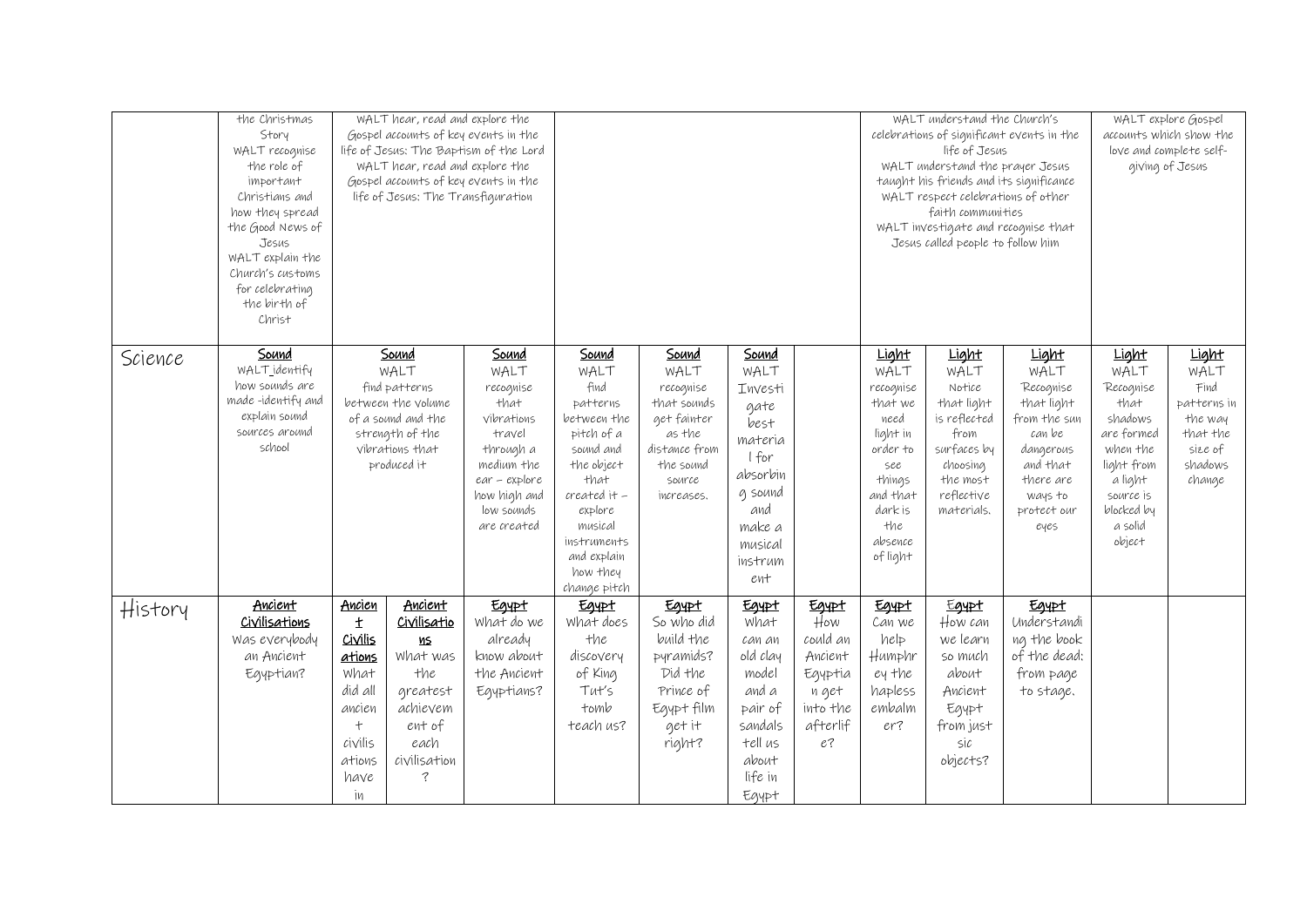| 5,000<br>$\mathcal{C}\mathrm{O}\mathcal{W}\mathrm{M}\mathcal{W}$                 |                        |
|----------------------------------------------------------------------------------|------------------------|
|                                                                                  |                        |
| on?<br>Years                                                                     |                        |
| Ago?                                                                             |                        |
| E-Safety<br>E-Safety<br>E-Safety<br>$\underline{\mathsf{E}}$<br>Computin         |                        |
| WALT<br>Safet<br>WALT identify the<br>WALT<br>understand                         |                        |
| purpose of rules and<br>make a<br>g<br>Ч<br>how each                             |                        |
| why we need them in<br>presentation<br>SMART rule<br>WALT<br>about the<br>place. |                        |
| can be followed<br>identify<br>SMART rules<br>and what                           |                        |
| each of<br>actions need to                                                       |                        |
| the<br>be taken to<br>SMART                                                      |                        |
| keep safe<br>rules<br>online                                                     |                        |
| and                                                                              |                        |
| explain                                                                          |                        |
| what                                                                             |                        |
| they                                                                             |                        |
| mean.                                                                            |                        |
| Listenin<br>Listening<br><b>Listening</b><br>Listenin<br>Music                   | Listening<br>Listening |
| and<br>g and<br><u>g and</u><br><u>and</u>                                       | and<br>and             |
| Appraisi<br>Appraisi<br>Appraisin<br>Appraising                                  | Appraisin<br>Appraisin |
| WALT<br>иg<br><u>ng</u><br>9                                                     | 9<br>9                 |
| WALT<br>WALT<br>WALT<br>Know how                                                 | WALT<br>WALT           |
| analyse<br>explain<br>many beats<br>learn to                                     | Explain<br>recognise   |
| and<br>and<br>read<br>are in a                                                   | how<br>and             |
| explore<br>explore<br>minim,<br>music                                            | identify<br>musical    |
| the way<br>their<br>through<br>crochet and                                       | elements<br>instrumen  |
| semibrieve<br>sounds<br>recorder<br>own                                          | can be<br>ts and       |
|                                                                                  |                        |
| can be<br>ideas<br>and<br>or                                                     | used<br>numbers        |
| combine<br>and<br>glockenspi<br>recognise                                        | together<br>of         |
| d and<br>feelings<br>el lessons<br>their                                         | $+$<br>instrumen       |
| used<br>about<br>as well as<br>symbols                                           | ts and<br>compose      |
| using<br>music in<br>expressi                                                    | voices<br>music.       |
| vely<br>musical<br>a range                                                       | being                  |
| of ways<br>notation                                                              | played                 |
| when                                                                             | looking at             |
| composing                                                                        | a range                |
|                                                                                  | of live and            |
|                                                                                  |                        |
|                                                                                  | music                  |
|                                                                                  | recorded               |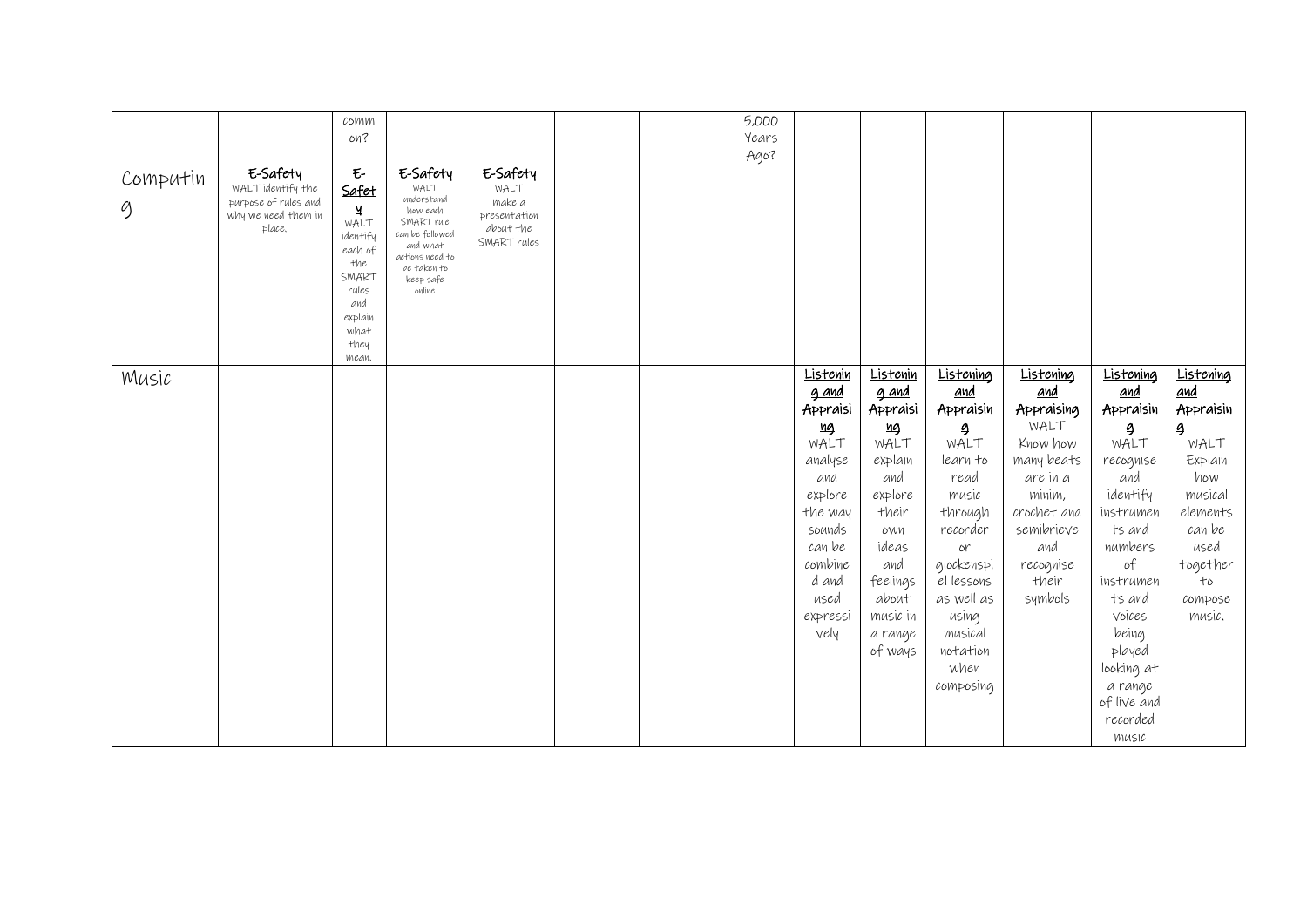| Art/DT | Painting         | <u>Painti</u> | Painting         | Painting                    | Painting         | Painting              | <b>Making</b> | <b>Making</b>  | <b>Making</b>   | <b>Making</b> | <b>Making</b> |               |
|--------|------------------|---------------|------------------|-----------------------------|------------------|-----------------------|---------------|----------------|-----------------|---------------|---------------|---------------|
|        | WALT mix         | <u>ng</u>     | WALT             | WALT mix                    | WALT mix         | WALT use              | WALT          | WALT           | WALT            | WALT work     | WALT          |               |
|        | secondary and    | WALT          | create a         | paint to                    | paint to         | learnt                | $look$ $at$   | complet        | measure,        | safely with   | know how      |               |
|        | tertiary colours | create        | colour wash      | create a piece              | create a         | techniques to         | design        | e a            | mark out,       | a range of    | $+o$          |               |
|        |                  | differe       |                  | of art                      | piece of art     | paint<br>(assessment) | briefs        | design         | cut and         | tools         | strength      |               |
|        |                  | иt<br>tones   |                  |                             |                  |                       | and           | that           | assemble        |               | eη            |               |
|        |                  | o f           |                  |                             |                  |                       | consider      | includes       | сотропеп        |               | materials     |               |
|        |                  | colour        |                  |                             |                  |                       | making        | labelled       | ts with         |               |               |               |
|        |                  |               |                  |                             |                  |                       | a mask        | parts,         | accuracy        |               |               |               |
|        |                  |               |                  |                             |                  |                       | for an        | materia        |                 |               |               |               |
|        |                  |               |                  |                             |                  |                       | audience      | Is and         |                 |               |               |               |
|        |                  |               |                  |                             |                  |                       |               | technig        |                 |               |               |               |
|        |                  |               |                  |                             |                  |                       |               | ues            |                 |               |               |               |
| PE     | Gymnastics       | Gymn          | Gymnasti         | Gymnastics                  | Gymnastic        | Gymnastics            | Dance         | Dance          | Dance           | Dance         | Dance         |               |
|        | WALT create      | astics        | $c_{5}$          | WALT                        | $\mathsf{S}$     | WALT                  | Machine       | <b>Machine</b> | <b>Machines</b> | Seasons       | Seasons       |               |
|        | interesting      | WALT          | WALT             | transition                  | WALT             | create a              | $\mathsf{S}$  | $\mathsf{S}$   | WALT            | WALT          | WALT          |               |
|        | point and patch  | develo        | develop          | smoothly in                 | create a         | partner               | WALT          | WALT           | understan       | remember      | choose        |               |
|        | balances         | Þ             | the              | and out of                  | sequence         | sequence              | create        | select         | d how           | and repeat    | actions       |               |
|        |                  | steppi        | straight,        | balances                    | with             | incorporatin          | actions       | and use        | dynamics        | actions       | relating      |               |
|        |                  | ng            | barrel           |                             | matching         | g the use of          | iи            | actions        | impact          | using         | to an         |               |
|        |                  | into          | and              |                             | and              | equipment             | respons       | $+0$           | the             | dynamics to   | idea,         |               |
|        |                  | shape         | forward          |                             | contrastin       |                       | e to a        | represe        | actions         | show          | using the     |               |
|        |                  | jumps         | roll             |                             | g shapes         |                       | stimulu       | nt an          | performe        | different     | space to      |               |
|        |                  | with          |                  |                             | and actions      |                       | s and         | idea           | d               | phases        | make my       |               |
|        |                  | contro        |                  |                             |                  |                       | move in       |                |                 |               | work          |               |
|        |                  |               |                  |                             |                  |                       | unison        |                |                 |               | interestin    |               |
|        |                  |               |                  |                             |                  |                       |               |                |                 |               | $\alpha$      |               |
| French | Food Glorious    | Food          | Food             | Food Glorious               | Food             | Food                  | Family        | Family         | Family          | Family and    | Family        | <b>Family</b> |
|        | Food             | Glorio        | Glorious         | Food                        | Glorious         | Glorious Food         | and           | <u>and</u>     | and             | Friends       | and           | and           |
|        | WALT             | <u>иs</u>     | Food<br>WALT ask | WALT choose                 | Food             | WALT have<br>short    | Friends       | Friends        | Friends         | WALT          | Friends       | Friends       |
|        | understand and   | Food          | politely for     | the correct<br>article when | WALT<br>describe | conversations         | WALT          | WALT           | WALT            | consider      | WALT          | WALT use      |
|        | join in with a   | WALT          | something        | talking about               | colour, shape    | about food            | identify      | name           | recognise       | whether       | make new      | masculine/    |
|        | story, recognise | count         | WALT use         | food                        | and size of      |                       | and           | some           | some            | nouns are     | sentences     | femine        |
|        | and repeat key   | items         | definite         | WALT say if                 | something        |                       | introduc      | common         | rooms in        | masculine or  | by            | articles      |
|        | vocabulary       | and           | articles         | their like or               | WALT place       |                       | e some        | pets           | their           | feminine      | substitut     | and           |
|        |                  | use           | $ e/ a/ e5 $ to  | dislike a food              | adjectives in    |                       | of their      |                | house           |               | ing           | POSSESSIV     |
|        |                  | "some,        | mean 'the.'      |                             | the correct      |                       | relation      |                |                 |               | vocabular     | e,            |
|        |                  | " for         |                  |                             | part of the      |                       | $\leq$        |                |                 |               | Ч             | Pronouns      |
|        |                  | атоип         |                  |                             | sentence         |                       |               |                |                 |               | appropria     |               |
|        |                  | $+$ $\leq$    |                  |                             |                  |                       |               |                |                 |               | tely          |               |